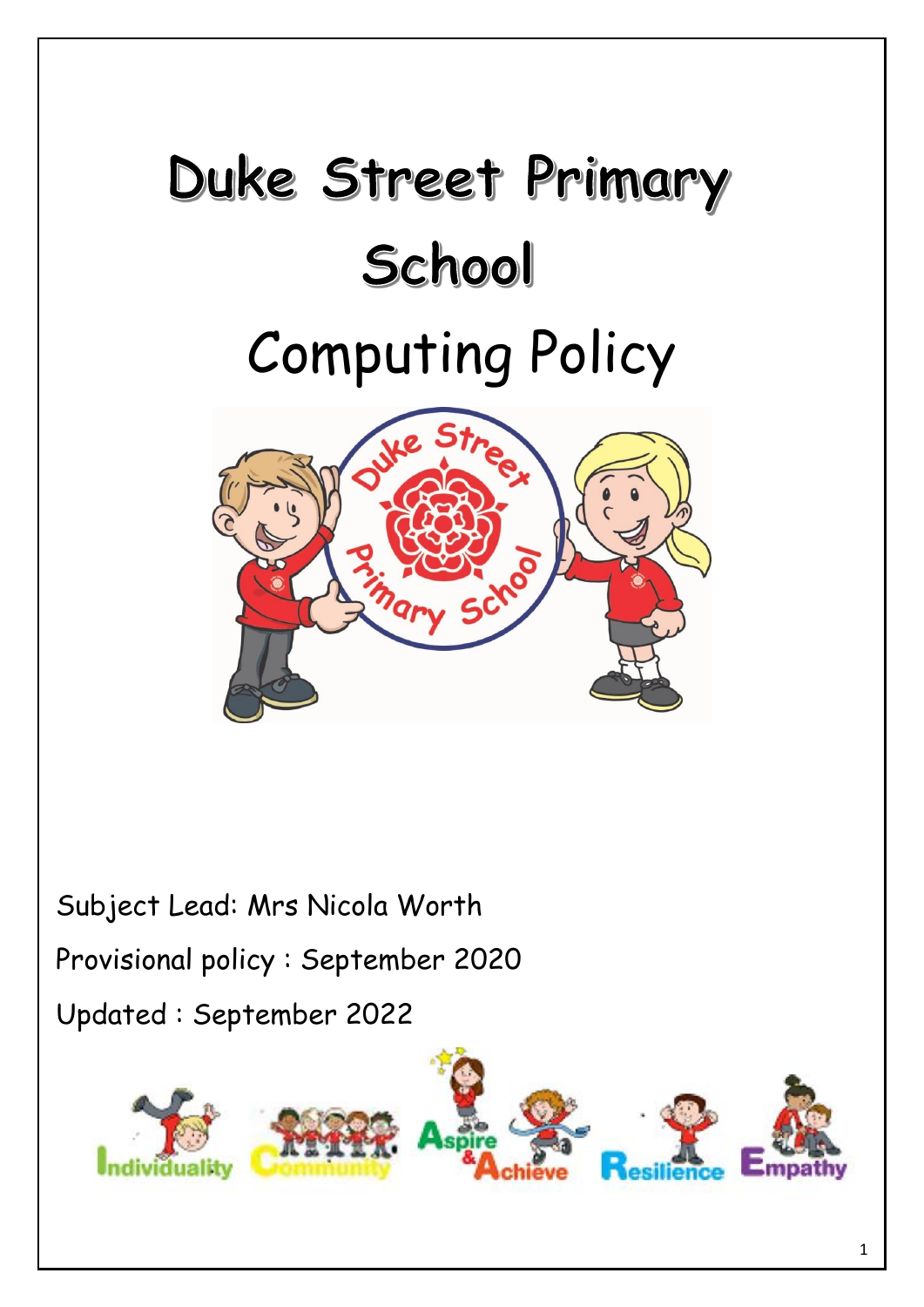# **Computing at Duke Street Primary School**

## **Rationale**

'A high-quality computing education equips pupils to use computational thinking and creativity to understand and change the world.' Computing programme of Study, DfE, 2013.

Computing encompasses every part of modern life, and it is important that our children are taught how to use these tools and more importantly, how to use them safely. Computing also ensures that pupils become digitally literate – able to use, and express themselves and develop their ideas through, information and communication technology – at a level suitable for the future workplace and as active participants in a digital world.

At Duke Street, we believe that Computing is an integral part of preparing children to live in a world where technology is continuously and rapidly evolving, so much so that children are being prepared to work with technology that doesn't even exist yet. For this reason, we feel that it is important that children are able to become competent, confident users of technology; are able to problem solve and think outside the box.

# **Computing Programme of Study**

We can analyse the Computing Curriculum through three interrelated strands: computer science, information technology and digital literacy. These strands are all equally important as they provide pupils with functional skills that are crucial for their learning both at school and outside school.

**Computer science** is basically the study of how computer systems work. Teaching children to think like a computer scientist helps them to understand how computers think when solving problems, which in turn promotes computational thinking. Children develop these skills through designing algorithms, debugging and writing programs. Children learn what a computer is, how computers work, how computers link / network together, what the internet is.

**Information Technology** focuses on how computer applications can be used in a creative way to design solutions for a wide range of problems. This strand of the curriculum equates to what was most of the areas from the old ICT scheme of work. Children should understand that technology is everywhere, be able to identify the technology they encounter and have a basic understanding of how it works. This will link to work on programming and algorithms.

**Digital Literacy-** Children need to be able to use technology safely. They need to keep their personal information private and treat other people with respect. If something goes wrong or they see something they do not like they should know what to do and where to go for help. As children get older, they need to know about how to use technology responsibly. As well as thinking about how their online behaviour affects others, they need to be aware of legal and ethical responsibilities, including respecting copyright and intellectual property rights, keeping passwords and personal data secure and observing terms and conditions for online services. Some of this strand is covered in '*Educated for a Connected World'* document; and is taught through a mixture of Computing lessons and PSHE lessons.

## **Subject Content**

KS1 – Computer Science, Information Technology, Digital Literacy

### Pupils should be taught to:

1. understand what algorithms are; how they are implemented as programs on digital devices; and that programs execute by following precise and unambiguous instructions

- 2. create and debug simple programs
- 3. use logical reasoning to predict the behaviour of simple programs
- 4. use technology purposefully to create, organise, store, manipulate and retrieve digital content
- 5. recognise common uses of information technology beyond school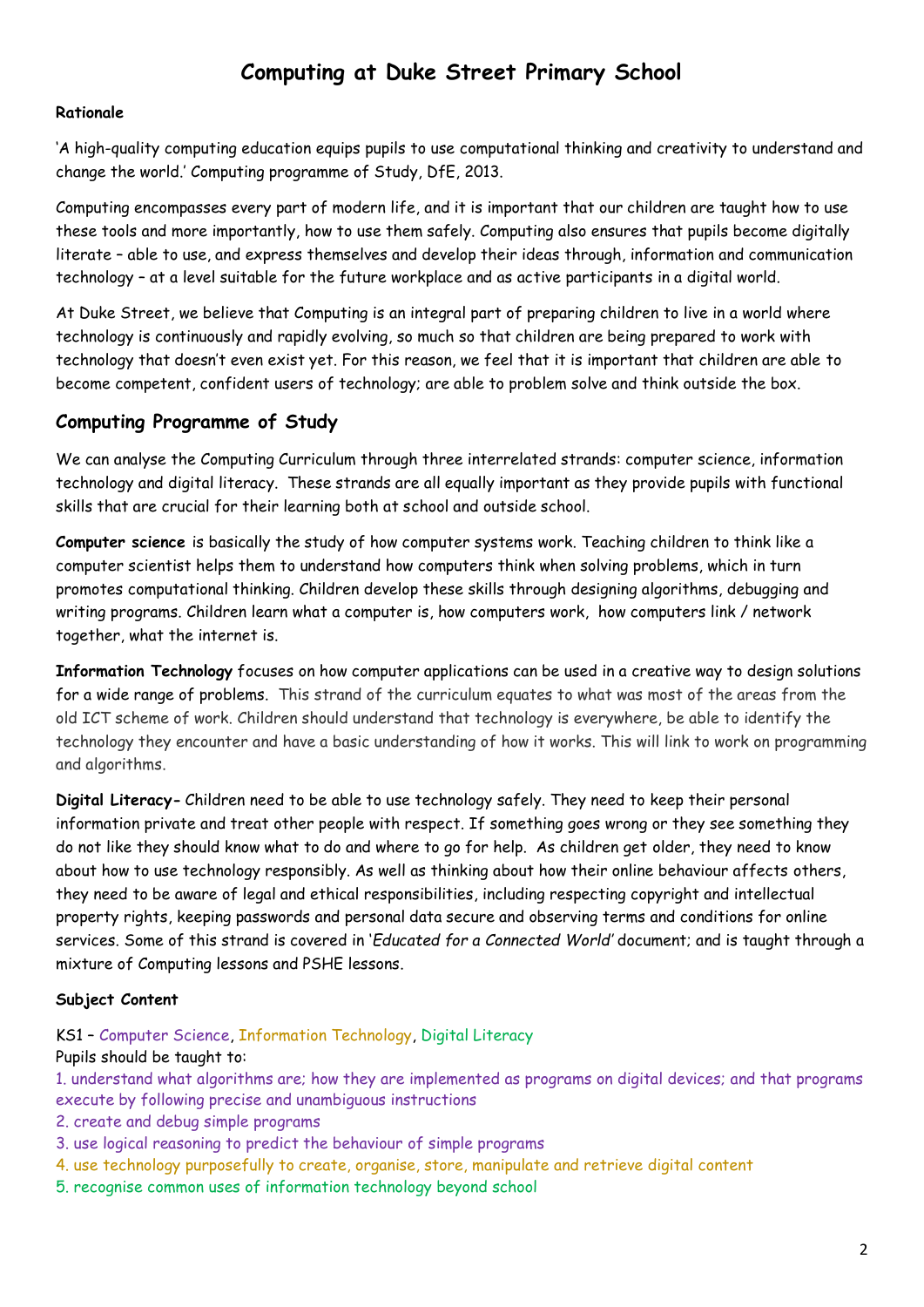6. use technology safely and respectfully, keeping personal information private; identify where to go for help and support when they have concerns about content or contact on the internet or other online technologies.

## KS2 - CS, IT, DL

1. design, write and debug programs that accomplish specific goals, including controlling or simulating physical systems; solve problems by decomposing them into smaller parts

2. use sequence, selection, and repetition in programs; work with variables and various forms of input and output 3. use logical reasoning to explain how some simple algorithms work and to detect and correct errors in algorithms and programs

4. understand computer networks including the internet; how they can provide multiple services, such as the world wide web; and the opportunities they offer for communication and collaboration

5. use search technologies effectively, appreciate how results are selected and ranked, and be discerning in evaluating digital content

6. select, use and combine a variety of software (including internet services) on a range of digital devices to design and create a range of programs, systems and content that accomplish given goals, including collecting, analysing, evaluating and presenting data and information

7. use technology safely, respectfully, and responsibly; recognise acceptable/unacceptable behaviour; identify a range of ways to report concerns about content and contact.

## **Aims / Intent**

At Duke Street, we want our children to be MASTERS of technology and not slaves to it. Technology is everywhere and will play a pivotal part in their lives. Therefore, we want to model and educate them on how to use technology positively, responsibly and safely. We want our children to be creators not consumers and our curriculum encompassing computer science, information technology and digital literacy reflects this.

*As a school we aspire :* 

• To enable children to become autonomous, independent users of computing technologies, gaining confidence and enjoyment from their activities.

• To develop a whole school approach to computing, ensuring continuity and progression in all strands of the Computing National Curriculum.

• To explore their attitudes towards Computing and its value to them and society in general. For example, to learn about issues of security, confidentiality and accuracy.

• To use computing technologies as a tool to support teaching, learning and management across the curriculum.

• To enable the children to be ready for the ever-changing world of technology by becoming computational thinkers.

# Implementation / Curriculum / scheme of work

By its very nature, the Computing curriculum is liable to change frequently. The plan for developing the curriculum and managing changes is outlined in the school's Computing Action Plan which is updated at least once a term by the Computing Subject Leader. It includes proposals for future development of the curriculum, use of resources, staff training needs and long-term replacement of hardware. Not all the required changes can be made in the short term because of the cost and training time involved. The delivery of the computing curriculum at Key Stages 1 and 2 will taught through the NCCE Teach Computing Curriculum. <https://teachcomputing.org/curriculum>

After successfully completing the 'The National Centre for Computing Education Certificate in Teach primary computing' in June 2020, (*nationally recognised qualification will demonstrate your commitment to developing your own practice and to computing as a school subject.),* Mrs Nicola Worth, felt there was a need to update and improve the scheme of work. This is when the Teach Computing Curriculum was introduced to Mrs Worth. It is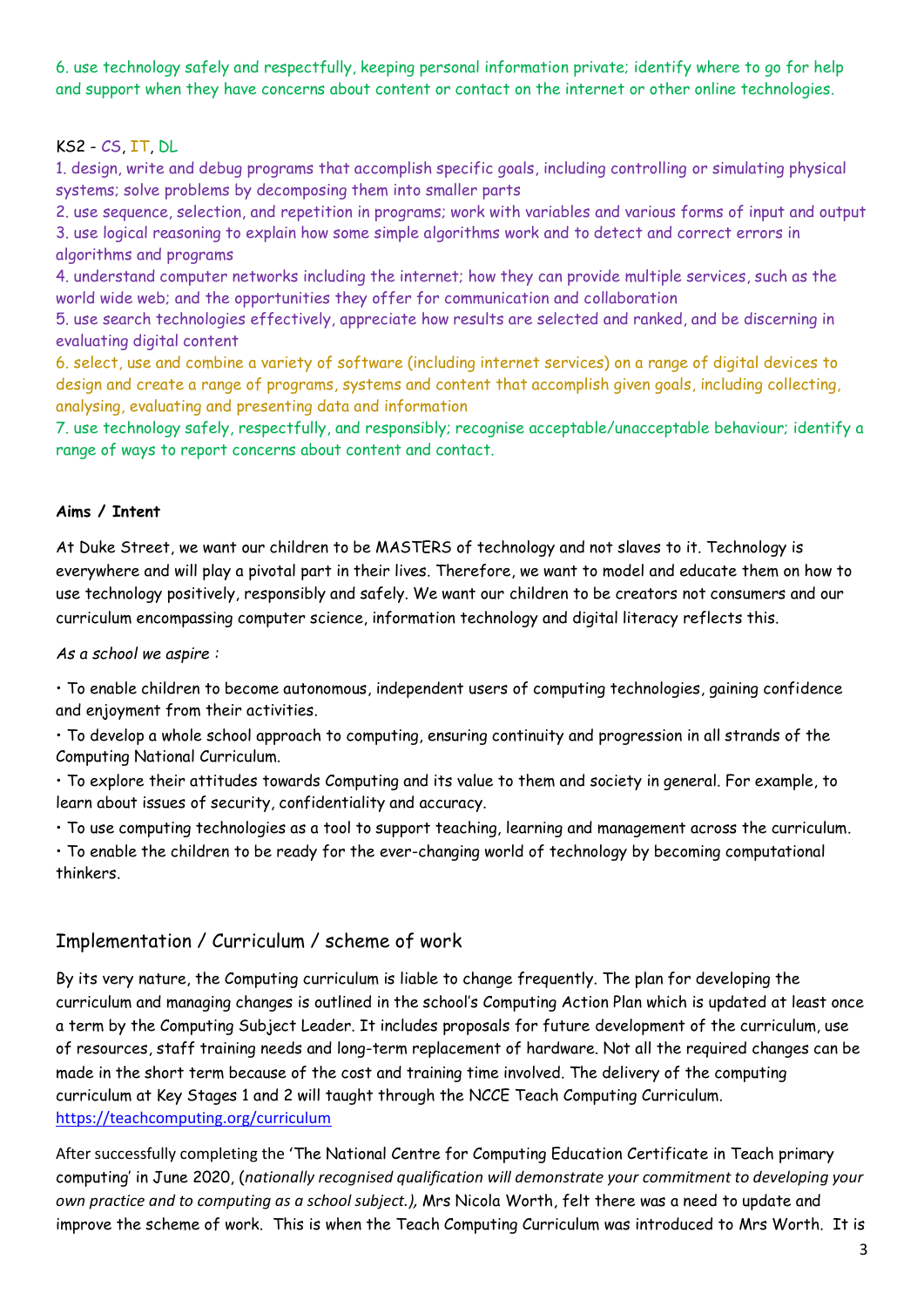based on the 'learning' in the lessons, not on the 'content' of the lessons. Six units of work have been produced for each year group 1 to 6. Each unit contains a learning graph which allow teachers to sequence the concepts and skills that they're introducing in their lessons when teaching these units. This allows for progression within units as well as across the units. They show which skills and concepts are reliant on prior knowledge and where (conceptually) to go next if learners have mastered one. These are all available on the school's One Drive and [www.teachcomputing.org/curriculum](http://www.teachcomputing.org/curriculum)



Learning graph taken from Year 3 Connecting Computers unit.

Each unit comes with a unit overview (MTP) that contains:

- Unit introduction
- Overview of lessons including learning objectives (WILF)
- Progression (included prior learning)
- Learning graph
- National curriculum links
- Assessment opportunities
- Subject knowledge for teachers.

Each unit then also has 6 individual lesson plans for each unit. There is also a teacher PowerPoint, any worksheets or resources needed for the lesson and when required any assessment activities. Again, this is all available on the school One Drive for the teaching staff.

#### Introduction

This lesson introduces the concepts of input, process, and output. These concepts are fundamental to all **digital devices**.

#### Learning objectives

- To explain how digital devices function
	- Lean explain that digital devices accept inputs
	- I can explain that digital devices produce outputs
	- I can follow a process

#### Keu vocabularu

Digital device, input, output, process

#### ▲ Preparation

#### Subject knowledge:

You will need an understanding of digital and non-digital devices. The key difference is that a digital device is capable of some processing, i.e. it has functions beyond being either on or off. You will also need to be familiar with the concept of input, process, output (IPO) which underpins all digital devices. There are cross-curricular links with maths for IPO which can be referenced during this lesson.

Lesson plan snippet. Includes key vocabulary that is needed. Step by step instructions for the lesson.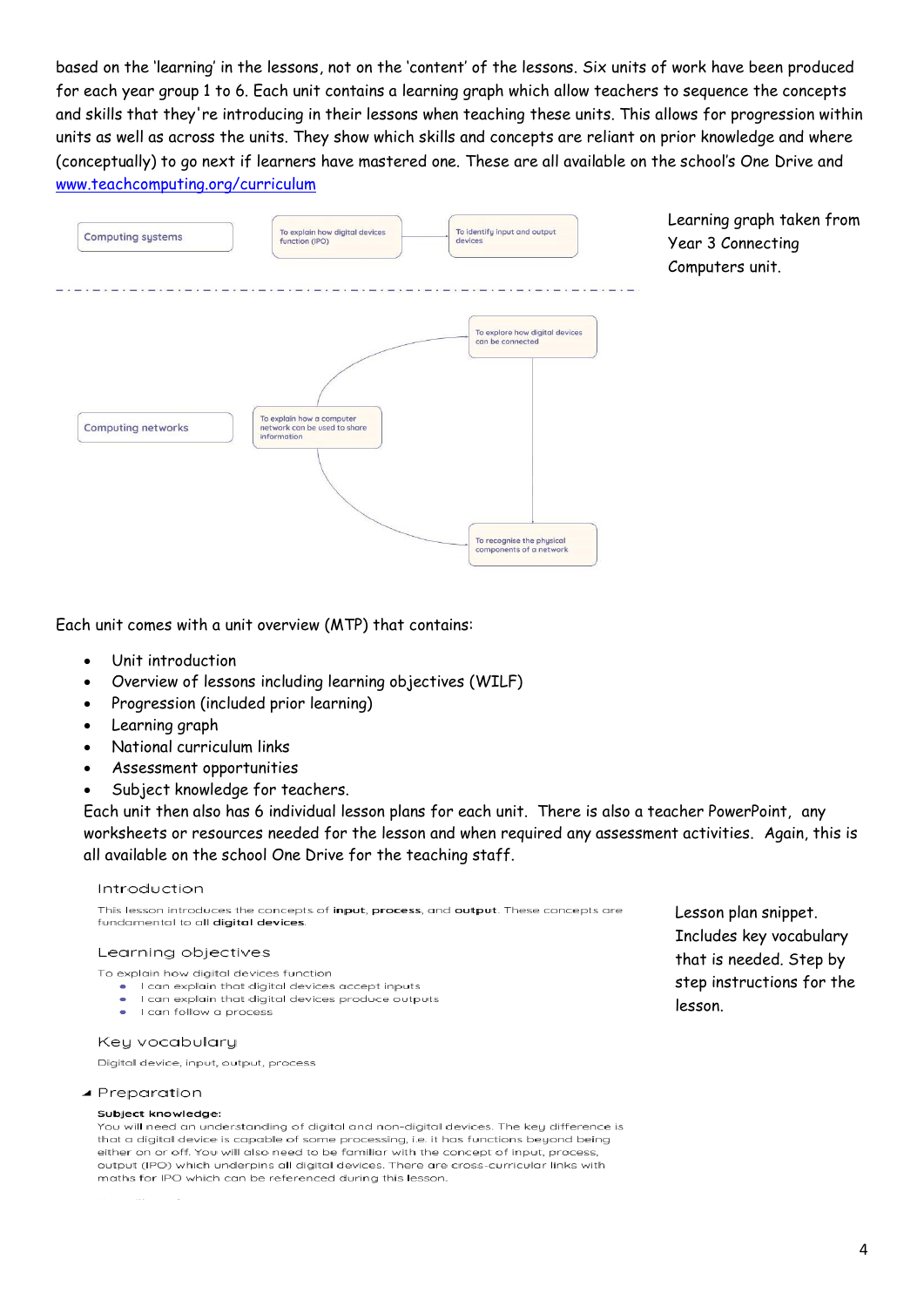We will approach this with a 2-year cycle to enable appropriate coverage in our mixed age classes. The subject leader will organise the order of the units for each term and each cycle. Where possible, the coverage will be based on the same strand of the computing curriculum; this will enable the subject leader to monitor progression; and to offer whole staff CPD when appropriate. This new scheme is in its infancy, therefore a complete 2 year cycle is only provisional and likely to change after usage and evaluation.

As the Teach Computing Curriculum has been put together by a panel of experts, we are aspiring to give the children the best computing education possible. It helps to build teacher subject knowledge and therefore pupil understanding and application. This, we feel, follows our school ICARE values.

## **EYFS**

Reception children are taught through the EYFS curriculum using 'Development Matters' goals and is assessed using the Early Learning Goals where clear outcomes are found in the section related to Understanding the World (UTW). The work is ongoing throughout the year and is differentiated according to ability. It is important in reception to give children a broad, play-based experience of ICT in a range of contexts, including outdoor play. Computing is not just about computers but encouraging them to become problem solvers and computational thinkers. Early years learning environments should feature ICT scenarios based on experience in the real world, such as in role play. A variety of ICT equipment is available in reception classrooms for the children to explore.

# **Impact / Monitoring / Assessment**

Teachers are continually assessing and adapting lessons as they feel appropriate. The Teach Computing scheme has assessment opportunities and guidance within its planning. There is also learning objectives and selfassessment opportunities in the PowerPoints linked with each lesson. In KS1 and LKS2, teachers are asked to print off examples of work for a class floor book, which shows levels of attainment.

Monitoring is completed by the subject leader at least twice a year. This includes looking at evidence of work and through pupil conferencing. The finding s of this is then shared with the teachers and SLT.

This enables the subject leader to measure the impact that the teaching of Computing is having and where further support and guidance can be offered. This also enables us to adapt the overview when it is felt needed.

# **Online Safety**

This is integrated through the Teach Computing scheme. We also supplement the learning with lessons and themes from Project Evolve. This has been compiled to fully support the framework in 'Education for a Connected World'. All 330 statements are covered within the lessons. Some of these statements are covered through our PSHE lessons.

*Education for a Connected World is a tool for anyone who works with children and young people. It enables the development of teaching and learning as well as guidance to support children and young people to live knowledgeably, responsibly and safely in a digital world. It focuses specifically on eight different aspects of online education: 1. Self-image and Identity 2. Online relationships 3. Online reputation 4. Online bullying 5. Managing online information. 6. Health, wellbeing and lifestyle 7. Privacy and security 8. Copyright and ownership The framework aims to support and broaden the provision of online safety education, so that it is empowering, builds resilience and effects positive culture change. The objectives promote the development of safe and appropriate long term behaviours, and support educators in shaping the culture within their setting and beyond.*

Online safety is referred to in our Safeguarding and PSHE policies, which are available on our website. We also celebrate Internet Safety Day every year.

Any issues involving concerns about a child's online safety are reported in the usual safeguarding procedures using CPOMs. This is then dealt with by our DSL/Safeguarding team.